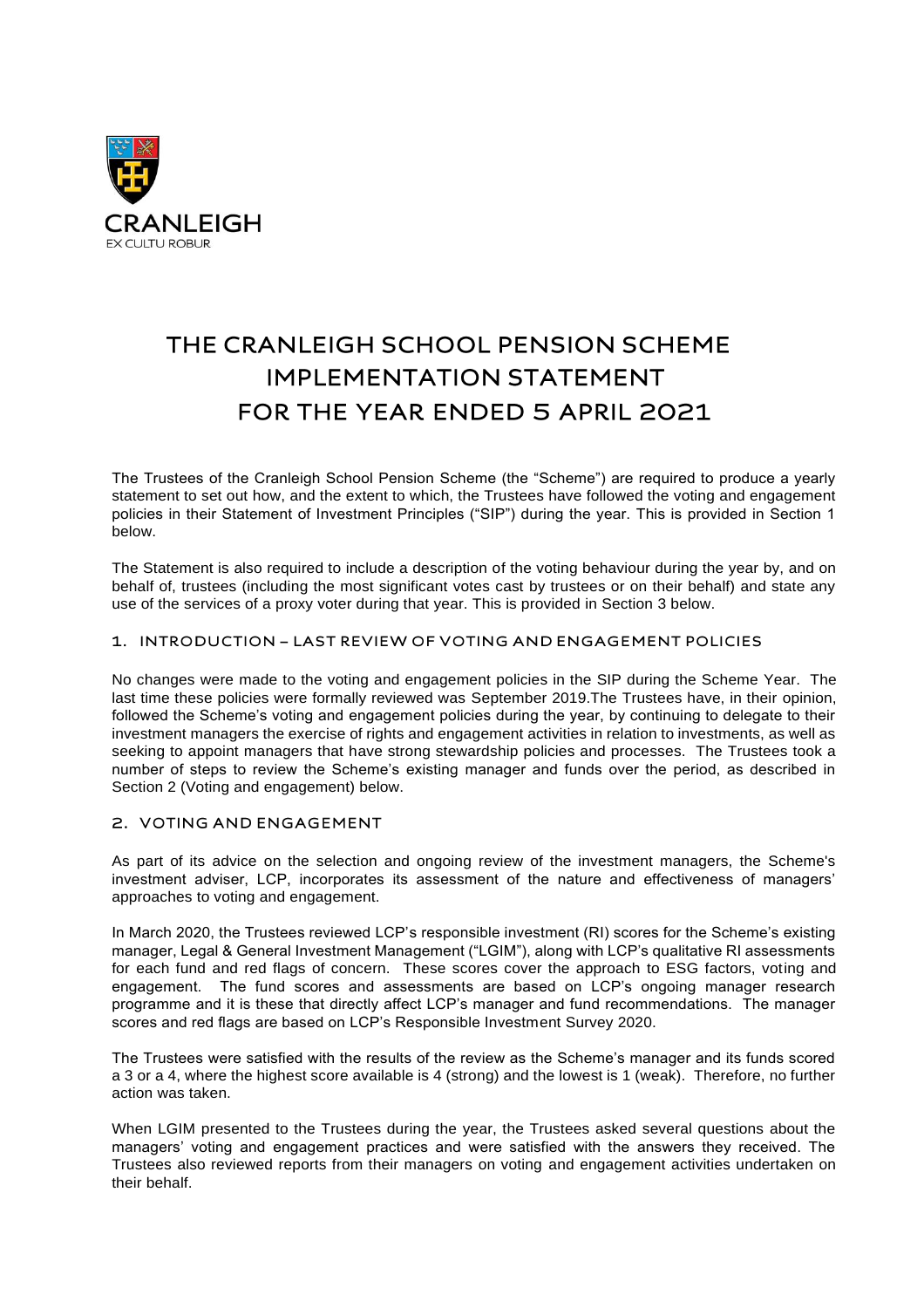# 3. DESCRIPTION OF VOTING BEHAVIOUR DURING THE YEAR

All of the Trustees' holdings in listed equities are within pooled funds and the Trustees have delegated to their investment managers the exercise of voting rights. Therefore the Trustees are not able to direct how votes are exercised and the Trustees themselves have not used proxy voting services over the year.

In this section we have sought to include voting data on the Scheme's funds that hold equities as follows:

LGIM Global Equity Fixed Weights (50:50) Index Fund;

LGIM Global Equity Fixed Weights (50:50) Index Fund (GBP Hedged);

LGIM World Emerging Markets Equity Index Fund; and

LGIM Diversified Fund.

We have omitted the LGIM active corporate bond fund on materiality grounds as it would not ordinarily have any equity holdings.

## 3.1 DESCRIPTION OF THE VOTING PROCESSES

LGIM's voting and engagement activities are driven by Environment, Social and Governance (ESG) professionals and its assessment of the requirements in these areas seeks to achieve the best outcome for all its clients. LGIM's voting policies are reviewed annually and take into account feedback from its clients.

Every year, LGIM holds a stakeholder roundtable event where clients and other stakeholders (civil society, academia, the private sector and fellow investors) are invited to express their views directly to the members of LGIM's Investment Stewardship team. The views expressed by attendees during this event form a key consideration as they continue to develop LGIM's voting and engagement policies and define strategic priorities in the years ahead. LGIM also takes into account client feedback received at regular meetings and/or ad-hoc comments or enquiries.

All voting decisions are made by LGIM's Investment Stewardship team and in accordance with its relevant Corporate Governance & Responsible Investment and Conflicts of Interest policy documents, which are reviewed annually. Each member of the team is allocated a specific sector globally so that the voting is undertaken by the same individuals who engage with the relevant company. This helps ensure LGIM's stewardship approach is consistent throughout the engagement and voting process, and that engagement is fully integrated into the vote decision process, therefore sending consistent messaging to companies.

LGIM's Investment Stewardship team uses Institutional Shareholder Services' ("ISS") 'ProxyExchange' electronic voting platform to electronically vote. All voting decisions are made by LGIM and it does not outsource any part of the strategic decisions. The use of ISS's recommendations is to augment LGIM's own research and proprietary ESG assessment tools. The Investment Stewardship team also uses the research reports of Institutional Voting Information Services (IVIS) to supplement the research reports received from ISS for UK companies when making specific voting decisions

To ensure LGIM's proxy provider votes in accordance with its position on ESG, LGIM has put in place a custom voting policy with specific voting instructions. These instructions apply to all markets globally and seek to uphold what LGIM considers are minimum best practice standards that all companies globally should observe, irrespective of local regulation or practice.

LGIM retains the ability in all markets to override any vote decisions, which are based on its custom voting policy. This may happen where engagement with a specific company has provided additional information (for example from direct engagement, or explanation in the annual report) that allows us to apply a qualitative overlay to its voting judgement. LGIM has strict monitoring controls to ensure our votes are fully and effectively executed in accordance with its voting policies by the service provider. This includes a regular manual check of the votes input into the platform, and an electronic alert service to inform LGIM of rejected votes which require further action.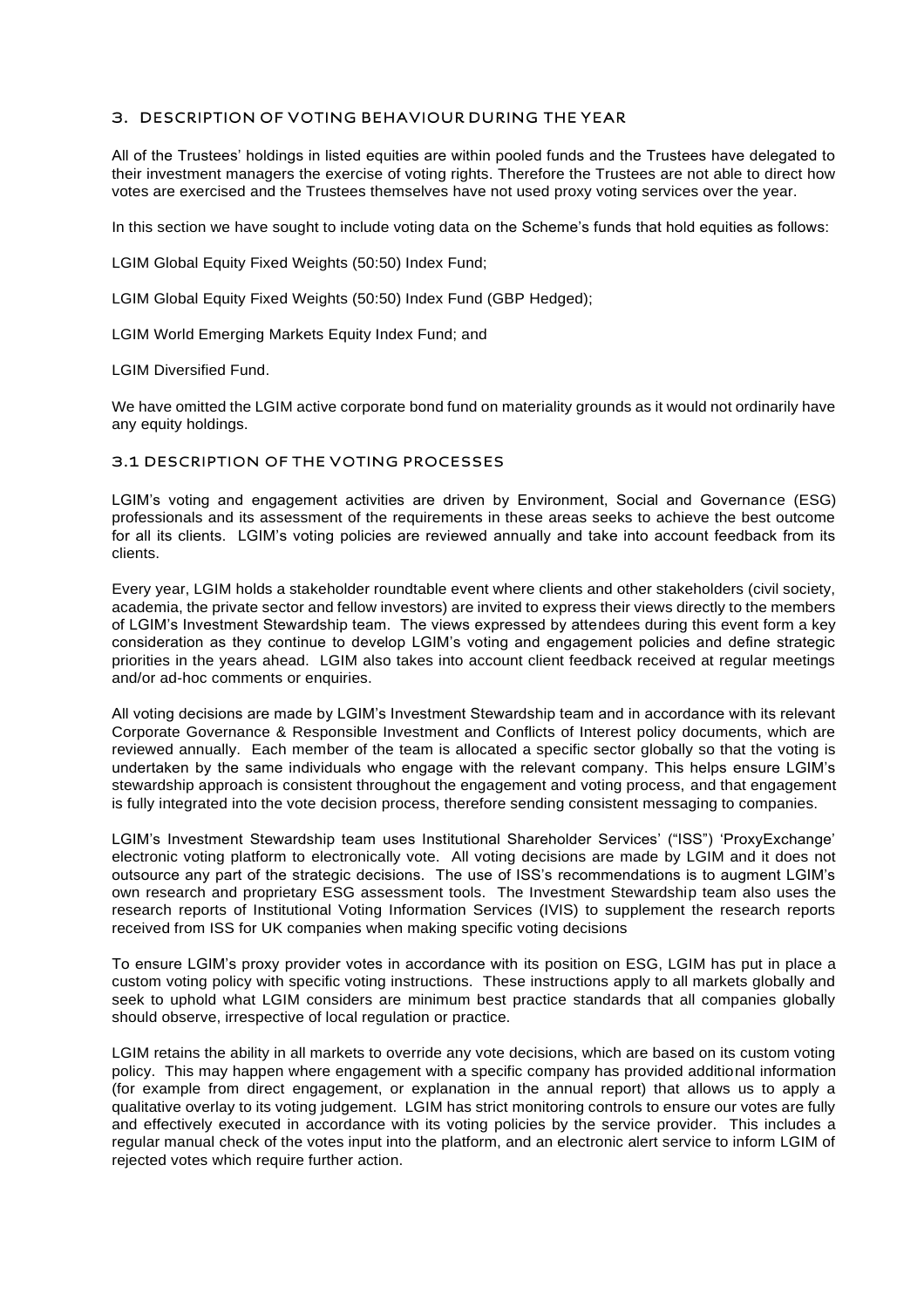# 3.2 SUMMARY OF VOTING BEHAVIOUR OVER THE YEAR

A summary of voting behaviour over the period is provided in the table below.

| <b>Fund name</b>                                                  | <b>LGIM Global</b><br><b>Equity Fixed</b><br><b>Weights (50:50)</b><br><b>Index Fund</b> | <b>LGIM Global</b><br><b>Equity Fixed</b><br><b>Weights</b><br>$(50:50)$ Index<br><b>Fund (GBP</b><br>Hedged) | <b>LGIM World</b><br><b>Emerging</b><br><b>Markets Equity</b><br><b>Index Fund</b> | <b>LGIM</b><br><b>Diversified</b><br><b>Fund</b> |
|-------------------------------------------------------------------|------------------------------------------------------------------------------------------|---------------------------------------------------------------------------------------------------------------|------------------------------------------------------------------------------------|--------------------------------------------------|
| Approximate value of<br>trustees' assets (as at<br>31 March 2021) | £2.6m                                                                                    | £2.7m                                                                                                         | £1.1m                                                                              | £6.1m                                            |
| Number of holdings (as at<br>31 March 2021)                       | 2,858                                                                                    | 2,858                                                                                                         | 1,882                                                                              | 6,642                                            |
| <b>Number of meetings</b><br>eligible to vote                     | 3,641                                                                                    | 3,641                                                                                                         | 3,998                                                                              | 11,362                                           |
| <b>Number of resolutions</b><br>eligible to vote                  | 44,680                                                                                   | 44,680                                                                                                        | 36,036                                                                             | 115,604                                          |
| % of resolutions voted                                            | 100%                                                                                     | 100%                                                                                                          | 100%                                                                               | 99%                                              |
| % of resolutions voted<br>with management                         | 84%                                                                                      | 84%                                                                                                           | 85%                                                                                | 82%                                              |
| % of resolutions voted<br>against management                      | 16%                                                                                      | 16%                                                                                                           | 13%                                                                                | 18%                                              |
| % of resolutions abstained                                        | 0%                                                                                       | 0%                                                                                                            | 1%                                                                                 | $1\%$                                            |
| % of meetings with at least<br>one vote against<br>management     | 5.46%                                                                                    | 5.46%                                                                                                         | 5%                                                                                 | 6%                                               |

## 3.3 MOST SIGNIFICANT VOTES OVER THE YEAR

We have included the "most significant votes" below as provided by the Scheme's investment managers.

In determining significant votes, LGIM's Investment Stewardship team takes into account the criteria provided by the Pensions & Lifetime Savings Association consultation (PLSA). This includes but is not limited to:

- High profile vote which has such a degree of controversy that there is high client and/ or public scrutiny;
- Significant client interest for a vote: directly communicated by clients to the Investment Stewardship team at LGIM's annual Stakeholder roundtable event, or where LGIM notes a significant increase in requests from clients on a particular vote;
- Sanction vote as a result of a direct or collaborative engagement; and
- Vote linked to an LGIM engagement campaign, in line with LGIM Investment Stewardship's fiveyear ESG priority engagement themes.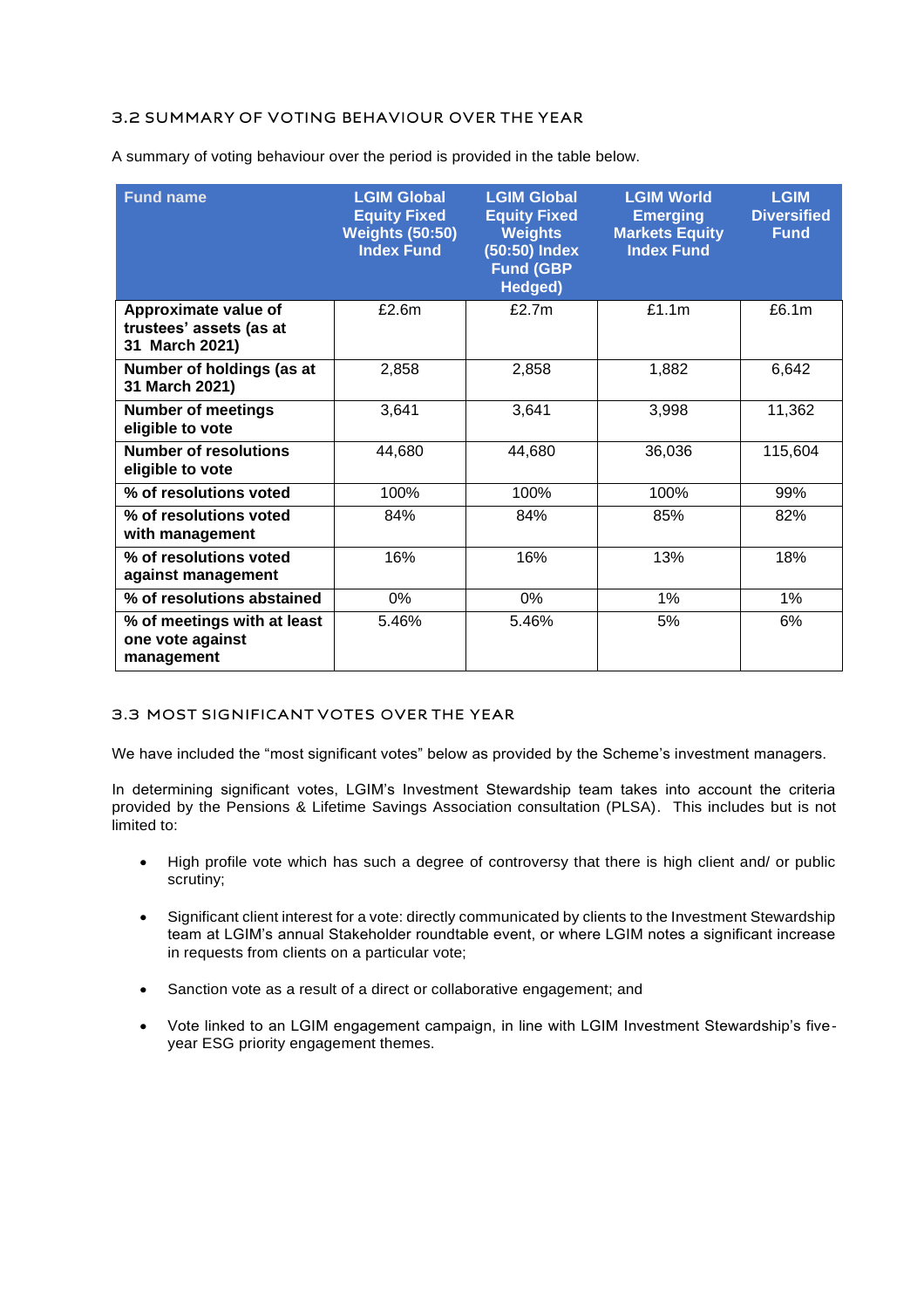# 3.3 MOST SIGNIFICANT VOTES OVER THE YEAR (CONTINUED)

# LGIM GLOBAL EQUITY FIXED WEIGHTS (50:50) INDEX FUND:

## WHITEHAVEN COAL, AUSTRALIA, NOVEMBER 2020.

**Summary of resolution:** Shareholders are asking the company for a report on the potential wind-down of the company's coal operations, with the potential to return increasing amounts of capital to shareholders.

#### **Vote:** For

**Rationale:** The role of coal in the future energy mix is increasingly uncertain, due to the competitiveness of renewable energy, as well as increased regulation: in Q4 2020 alone three of Australia's main export markets for coal – Japan, South Korea and China – have announced targets for carbon neutrality around 2050. LGIM has publicly advocated for a 'managed decline' for fossil fuel companies, in line with global climate targets, with capital being returned to shareholders instead of spent on diversification and growth projects that risk becoming stranded assets. As the most polluting fossil fuel, the phase-out of coal will be key to reaching these global targets.

**Outcome:** The resolution did not pass, as a relatively small amount of shareholders (4%) voted in favour. However, the environmental profile of the company continues to remain in the spotlight: in late 2020 the company pleaded guilty to 19 charges for breaching mining laws that resulted in 'significant environmental harm'. As the company is on LGIM's Future World Protection List of exclusions, many of our ESG-focused funds – and select exchange-traded funds – were not invested in the company.

**Criteria against which this vote has been assessed as "most significant":** The vote received media scrutiny and is emblematic of a growing wave of 'green' shareholder activism.

#### BARCLAYS, UK, MAY 2020.

**Summary of resolution:** Resolution 29 Approve Barclays' Commitment in Tackling Climate Change Resolution 30 Approve ShareAction Requisitioned Resolution

## **Vote:** For both 29 and 30

**Rationale:** The resolution proposed by Barclays sets out its long-term plans and has the backing of ShareAction and co-filers. LGIM are particularly grateful to the Investor Forum for the significant role it played in coordinating this outcome.

**Outcome:** Resolution 29 - supported by 99.9% of shareholders Resolution30 - supported by 23.9% of shareholders (source: Company website)

**Criteria against which this vote has been assessed as "most significant":** Since the beginning of the year there has been significant client interest in our voting intentions and engagement activities in relation to the 2020 Barclays AGM. We thank our clients for their patience and understanding while we undertook sensitive discussions and negotiations in private. We consider the outcome to be extremely positive for all parties: Barclays, ShareAction and long-term asset owners such as our clients.